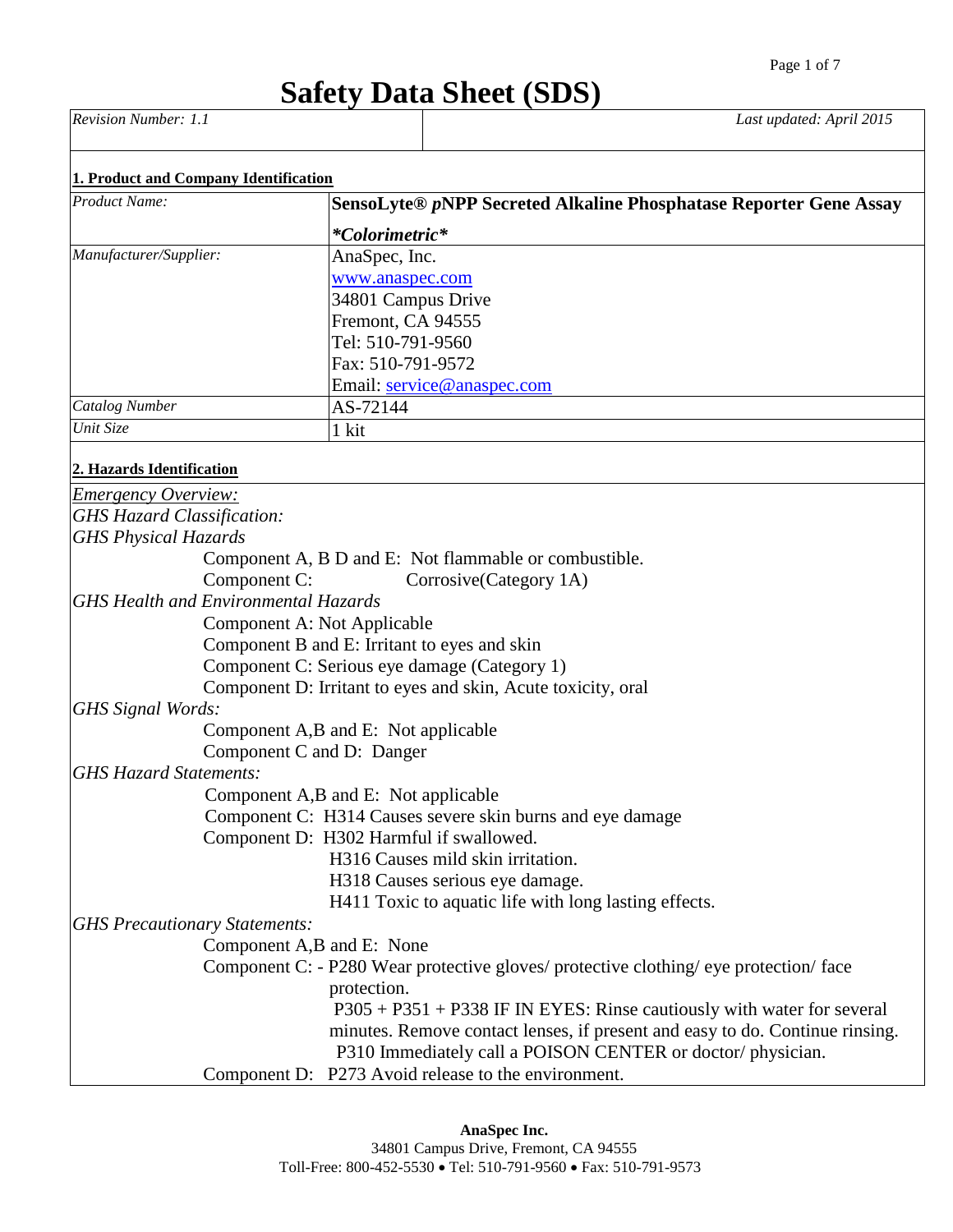P280 Wear protective gloves/ eye protection/ face protection. P305 + P351 + P338 IF IN EYES: Rinse cautiously with water for several minutes. Remove contact lenses, if present and easy to do. Continue rinsing.

*HMIS Classification:*

| <b>Component A:</b><br><b>Component B:</b> |                     | <b>Component C:</b> | <b>Component D:</b> | Component E:        |  |
|--------------------------------------------|---------------------|---------------------|---------------------|---------------------|--|
| Health hazard: 0                           | Health hazard: 0    | Health hazard: 3    | Health hazard: 2    | Health hazard: 0    |  |
| Flammability: 0                            | Flammability: 0     | Flammability: 0     | Flammability: 1     | Flammability: 0     |  |
| Physical hazards: 0                        | Physical hazards: 0 | Physical hazards:   | Physical hazards: 0 | Physical hazards: 0 |  |

#### NFPA Rating:

| <b>Component A:</b>    | <b>Component B:</b>                         | <b>Component C:</b> | <b>Component D:</b>                         | <b>Component E:</b> |  |
|------------------------|---------------------------------------------|---------------------|---------------------------------------------|---------------------|--|
| Health hazard: 0       | Health hazard: 0                            | Health hazard: 3    | Health hazard: 2                            | Health hazard: 0    |  |
| Fire: $0$<br>Fire: $0$ |                                             | Fire: $0$           | Fire: 1                                     | Fire: $0$           |  |
| Reactivity hazard: 0   | Reactivity hazard: 0   Reactivity hazard: 1 |                     | Reactivity hazard: 0   Reactivity hazard: 0 |                     |  |

#### **3. Composition / Information on Ingredients**

| Ingredients/Components: |                                          |                 |  |  |  |  |
|-------------------------|------------------------------------------|-----------------|--|--|--|--|
| <b>Chemical Name:</b>   | Description                              | CAS Number:     |  |  |  |  |
| Component A             | Proprietary                              | NA              |  |  |  |  |
| Component B             | Proprietary                              | <b>NA</b>       |  |  |  |  |
| Component C             | Proprietary                              | 1310-73-2       |  |  |  |  |
| Component D             | Triton X-100                             | $9002 - 93 - 1$ |  |  |  |  |
| Component E             | Proprietary (contains 2 mM sodium azide) | <b>NA</b>       |  |  |  |  |

## **4. First Aid Measures**

**General advice**

Consult a physician. Show this safety data sheet to the doctor in attendance. Move out of dangerous area.

## **Component A,B and E**

*Inhalation*: If inhaled, remove to fresh air. If breathing becomes difficult, call a physician.

*Ingestion:* If swallowed, wash out mouth with water provided person is conscious. Call a physician.

*Skin:* In case of contact, immediately wash skin with soap and copious amounts of water.

*Eyes:* In case of contact with eyes, flush with copious amounts of water for at least 15 minutes. Assure adequate flushing by separating the eyelids with fingers. Call a physician.

#### **Component C**

*Inhalation:* If breathed in, move person into fresh air. If not breathing, give artificial respiration. Consult a physician*.*

- *Skin:* Take off contaminated clothing and shoes immediately. Wash off with soap and plenty of water. Consult a physician*.*
- *Eyes:* Rinse thoroughly with plenty of water for at least 15 minutes and consult a physician. Continue rinsing eyes during transport to hospital.
- *Ingestion*: Do NOT induce vomiting. Never give anything by mouth to an unconscious person. Rinse mouth with water. Consult a physician.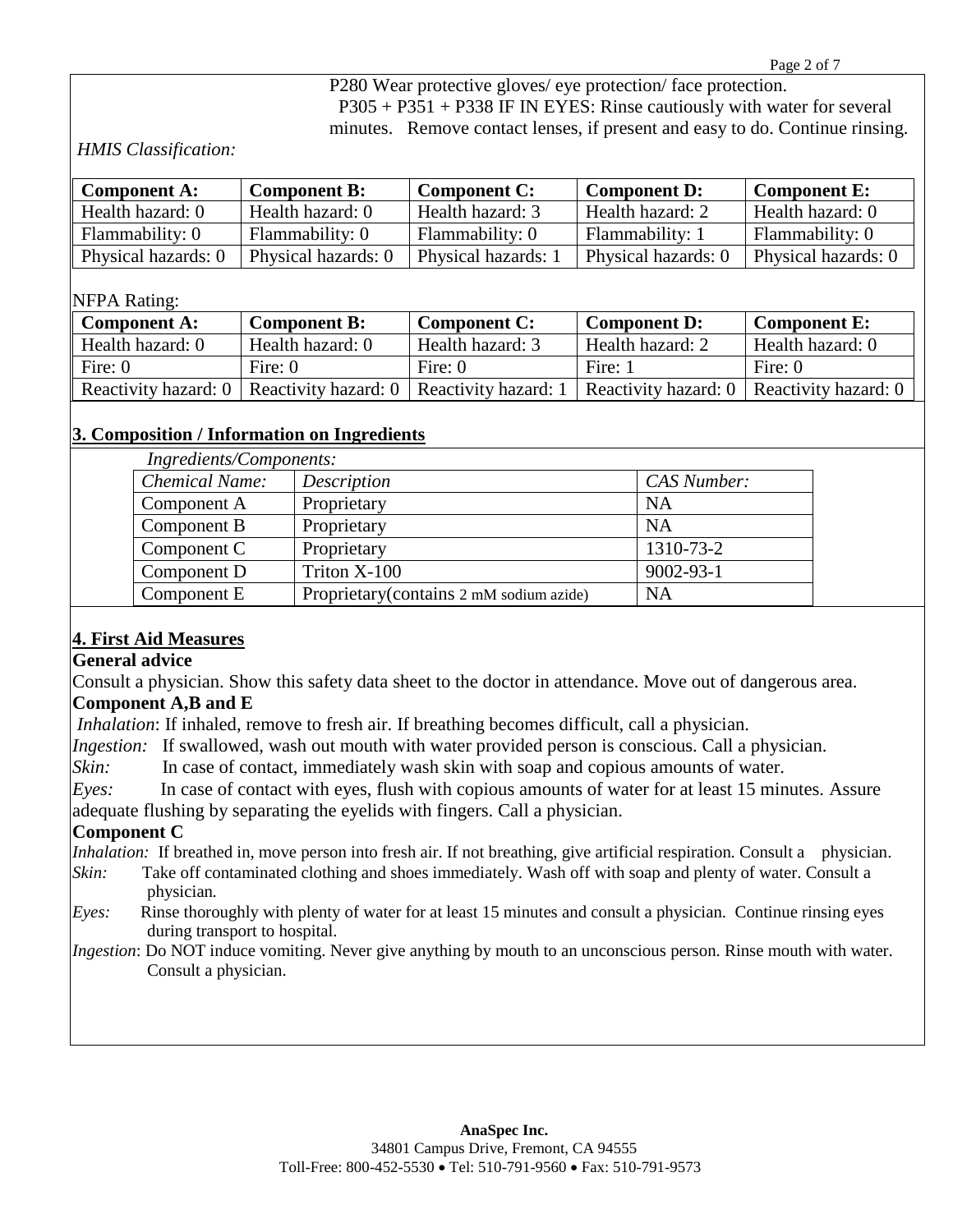## **Component D**

*Inhalation:* If breathed in, move person into fresh air. If not breathing, give artificial respiration. Consult a physician.

*Skin:* Wash off with soap and plenty of water. Consult a physician

*Eyes:*Rinse thoroughly with plenty of water for at least 15 minutes and consult a physician.

*Ingestion:* Never give anything by mouth to an unconscious person. Rinse mouth with water. Consult a physician.

#### **5.Fire Fighting Measures**

| Extinguishing media:             | <b>Component A, B, D and E:</b> Water, Foam, Dry chemical, CO2.                  |  |  |  |  |
|----------------------------------|----------------------------------------------------------------------------------|--|--|--|--|
|                                  | <b>Component C:</b> Use water spray, alcohol resistant foam, dry chemical, or    |  |  |  |  |
|                                  | carbon dioxide                                                                   |  |  |  |  |
| Special firefighting procedures: | <b>Component A:</b> Use respirator and protective clothing. Toxic fumes could be |  |  |  |  |
|                                  | emitted when water is evaporated with fire.                                      |  |  |  |  |
|                                  | <b>Component B:</b> Not applicable                                               |  |  |  |  |
|                                  | <b>Component C and D:</b> Wear self-contained breathing apparatus (SCBA) if      |  |  |  |  |
|                                  | necessary.                                                                       |  |  |  |  |
|                                  | <b>Component E:</b> Not applicable                                               |  |  |  |  |
| Unusual fire and explosions      | <b>Component A, B and E:</b> Not applicable                                      |  |  |  |  |
| hazards:                         | <b>Component C:</b> Hazardous decomposition products formed under fire           |  |  |  |  |
|                                  | conditions. - Sodium oxides                                                      |  |  |  |  |
|                                  | <b>Component D:</b> Hazardous decomposition products formed under fire           |  |  |  |  |
|                                  | conditions - Carbon oxides                                                       |  |  |  |  |
|                                  |                                                                                  |  |  |  |  |

## **6.** *Accidental* **Release Measures**

| Containment and spill | <b>Component A, B and E:</b> Contain spill, then clean up with copious amounts of soap |
|-----------------------|----------------------------------------------------------------------------------------|
| response              | and water. Avoid contact with skin or clothing.                                        |
|                       | <b>Component C and D:</b> Avoid breathing vapors, mist or gas. Ensure adequate         |
|                       | ventilation. Evacuate personnel to safe areas                                          |
|                       |                                                                                        |
| PPE                   | Use personal protective equipment                                                      |
|                       |                                                                                        |

## **7 . Handling and Storage**

#### **Component A:**

*Handling:* User Exposure: Avoid inhalation. Avoid contact with eyes, skin, and clothing. Avoid prolonged or repeated exposure.

*Storage:* Keep tightly closed. Store at 2-8°C

## **Component B:**

*Handling:* Keep container tightly closed in a dry and well-ventilated place. Containers which are opened must be carefully resealed and kept upright to prevent leakage.

*Storage:* Recommended storage temperature: 2 - 8 °C

#### **Component C:**

*Handling:* Avoid inhalation of vapor or mist.

*Storage:* Keep container tightly closed in a dry and well-ventilated place. Containers which are opened must be carefully resealed and kept upright to prevent leakage.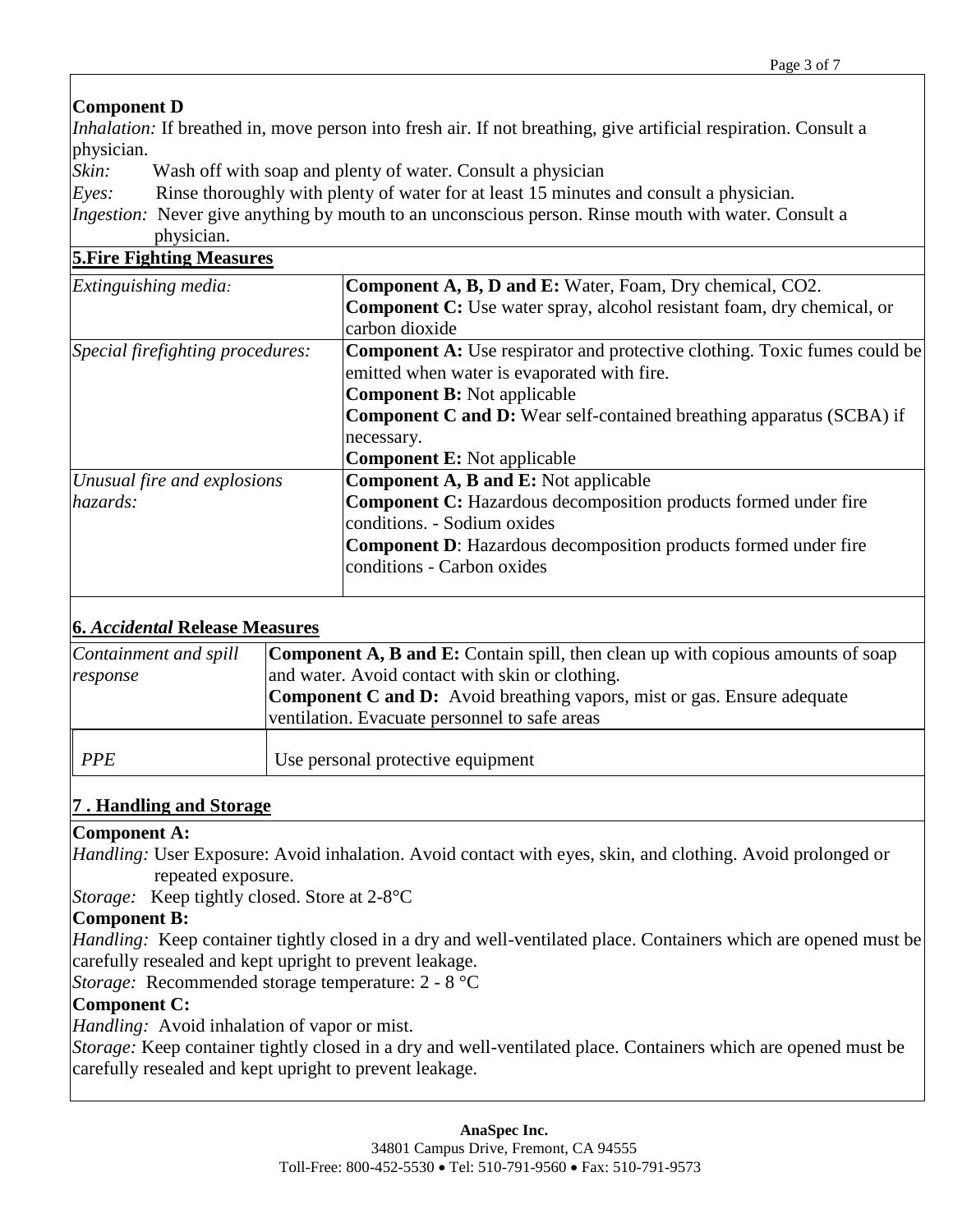## **Component D:**

*Handling:* Avoid contact with skin and eyes. Avoid inhalation of vapor or mist.

*Storage:* Keep container tightly closed in a dry and well-ventilated place. Containers which are opened must be carefully resealed and kept upright to prevent leakage.

#### **Component E:**

*Handling:* Keep container tightly closed in a dry and well-ventilated place. Containers which are opened must be carefully resealed and kept upright to prevent leakage.

*Storage:* Recommended storage temperature: 2 - 8 °C

#### **8. Exposure Controls / Personal Protection**

| Engineering controls | <b>Component A:</b> Safety shower and eye bath. Mechanical exhaust required.                 |  |  |  |  |  |
|----------------------|----------------------------------------------------------------------------------------------|--|--|--|--|--|
|                      | <b>Component B, D and E:</b> Contains no substances with occupational exposure limit values. |  |  |  |  |  |
|                      | <b>Component C:</b> Use only with adequate ventilation. If user operations generate dust,    |  |  |  |  |  |
|                      | fumes, vapor or mist, use process enclosures, local exhaust ventilation or ther engineering  |  |  |  |  |  |
|                      | controls to keep worker exposure to airborne contaminants below any recommended or           |  |  |  |  |  |
| statutory limits.    |                                                                                              |  |  |  |  |  |
| <b>PPE</b>           | Wear goggles, gloves and lab coat when handling this product.                                |  |  |  |  |  |

## **9. Physical and Chemical Properties**

| $\sim$ . The second wing chemical Troper the $\sim$ |                       |  |  |  |
|-----------------------------------------------------|-----------------------|--|--|--|
| <b>Physical State</b>                               | Liquid                |  |  |  |
| $O$ do                                              | Not determined        |  |  |  |
| Solubility in Water                                 | Soluble               |  |  |  |
| Specific Gravity                                    | Not determined        |  |  |  |
| pH                                                  | Component B:7.4       |  |  |  |
| <b>Boiling Point</b>                                | Component A: $100^0C$ |  |  |  |
| <b>Melting Point</b>                                | Not determined        |  |  |  |
| <b>Flash Point</b>                                  | Not determined        |  |  |  |
| Vapor Pressure:                                     | Not determined        |  |  |  |
| Vapor Density:                                      | Not determined        |  |  |  |

## **10.Stability and Reactivity**

| Thermal Decomposition         | Not applicable                                       |
|-------------------------------|------------------------------------------------------|
| Dangerous Products of         | Not Applicable                                       |
| Decomposition                 |                                                      |
| Dangerous Reactions           | Not Applicable                                       |
| 11. Toxicological Information |                                                      |
| <b>RTECS Number</b>           | Component A, B, C and E: NA                          |
|                               | Component D: MD0907700                               |
| Toxicity                      | <b>Component A, B and E:</b> Not available           |
|                               | Component C:                                         |
|                               | Dermal LD50: Corrosive                               |
|                               | Oral LD50: 400 mg/kg (rabbit) LDLo [PB 234-899 1974] |
|                               | Inhalation LC50: Corrosive                           |
|                               | TARGET ORGANS: Skin, eyes, mucous membranes          |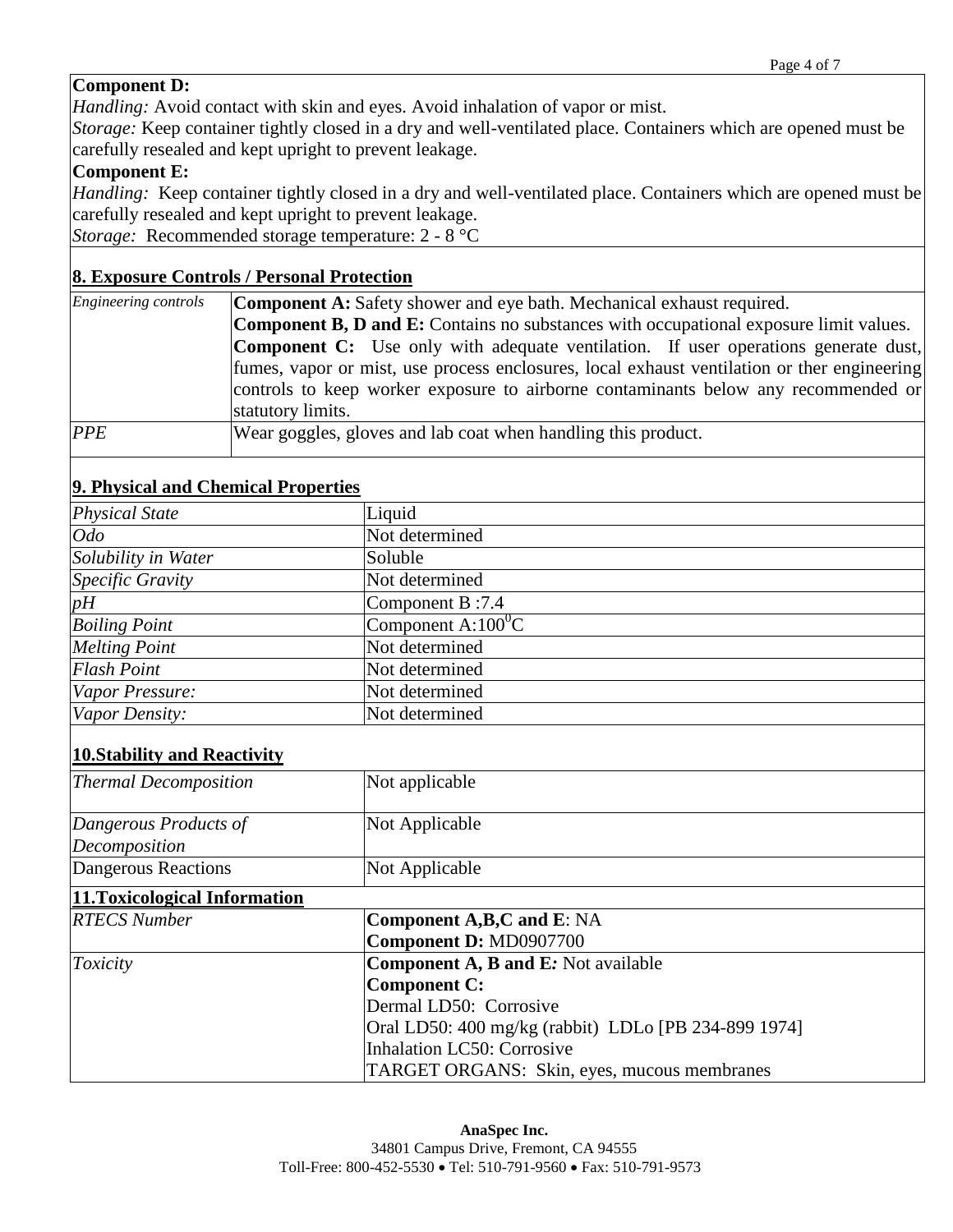|                                                      | Page 5 of 7                                                              |
|------------------------------------------------------|--------------------------------------------------------------------------|
|                                                      | Acute effects from overexposure: Sodium hydroxide is corrosive and       |
|                                                      | may produce severe eye, skin and respiratory tract irritation and upper  |
|                                                      | gastrointestinal tract damage.                                           |
|                                                      | Ingestion of concentrated solutions has caused death in animals and      |
|                                                      | humans. [Gosselin, Smith & Hodge, 1984; PB 234-899 1974]                 |
|                                                      | Chronic effects from overexposre: Sodium hydroxide may produce           |
|                                                      | inflammation of the eyes, skin, and mucous membranes. Esophageal         |
|                                                      | carcinoma at the site of a chronic lye stricture has been reported.      |
|                                                      | (Gosselin, Smith & Hodge 1984)                                           |
|                                                      | <b>Component D:</b>                                                      |
|                                                      | <b>Oral LD50</b>                                                         |
|                                                      | LD50 Oral - rat - female - 707 mg/kg                                     |
|                                                      | LD50 Oral - rat - male - 500 mg/kg                                       |
|                                                      | <b>Inhalation LC50</b>                                                   |
|                                                      | no data available                                                        |
|                                                      | <b>Dermal LD50</b>                                                       |
|                                                      | LD50 Dermal - rabbit - 8,000 mg/kg                                       |
|                                                      | Other information on acute toxicity                                      |
|                                                      | no data available                                                        |
| Health Hazards                                       | No data available                                                        |
| Potential Hazards                                    | <b>Potential Health Effects</b>                                          |
|                                                      | Component A,B, D and E:                                                  |
|                                                      | Inhalation: May be harmful if inhaled. May cause respiratory tract       |
|                                                      | irritation.                                                              |
|                                                      | Ingestion: May be harmful if swallowed.                                  |
|                                                      | Skin:<br>May be harmful if absorbed through skin. May cause skin         |
|                                                      | irritation.                                                              |
|                                                      | Eyes:<br>May cause eye irritation                                        |
|                                                      | Component C:                                                             |
|                                                      | Inhalation: May be harmful if inhaled. Material is extremely destructive |
|                                                      | to the tissue of the mucous membranes and upper respiratory              |
|                                                      | tract.                                                                   |
|                                                      | Ingestion:<br>May be harmful if swallowed.                               |
|                                                      | May be harmful if absorbed through skin. Causes skin burns.<br>Skin:     |
|                                                      | Eyes:<br>Causes eye burns. Causes severe eye burns.                      |
|                                                      | <b>Signs and Symptoms of Exposure</b>                                    |
|                                                      | Material is extremely destructive to tissue of the mucous membranes and  |
|                                                      | upper respiratory tract, eyes, and skin.                                 |
|                                                      | Inhalation of vapors may cause:, spasm, inflammation and edema of the    |
|                                                      | bronchi, spasm, inflammation and edema of the larynx, Symptoms of        |
|                                                      | exposure may include burning sensation, coughing, wheezing, laryngitis,  |
|                                                      | shortness of breath, headache, nausea, and vomiting.                     |
|                                                      | N/A                                                                      |
| Carcinogenicity:<br><b>OSHA Permissible Exposure</b> | No data available                                                        |
| Limit(PEL) Data                                      |                                                                          |
|                                                      |                                                                          |
| <b>ACGIH Threshold Limit Values (TLV)</b>            | No data available                                                        |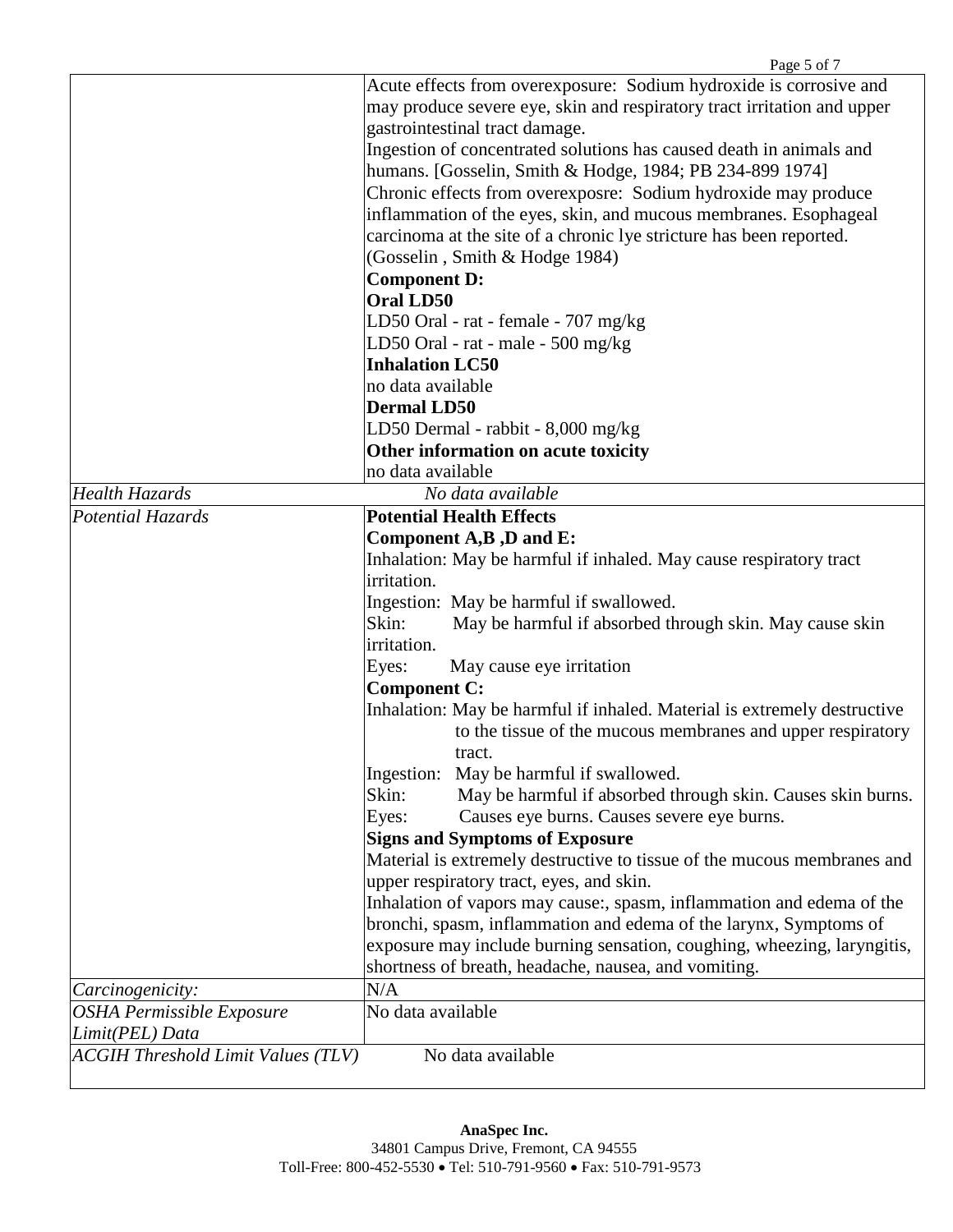|                                                                                                 | Page 6 of 7                                                                                                                    |
|-------------------------------------------------------------------------------------------------|--------------------------------------------------------------------------------------------------------------------------------|
| 12. Ecological Information                                                                      |                                                                                                                                |
| Component A,B and E: No data available                                                          |                                                                                                                                |
| <b>Component C</b>                                                                              |                                                                                                                                |
| <b>Toxicity</b>                                                                                 |                                                                                                                                |
| Bluegill sunfish: $48$ -hour LC50 = 99 mg/L                                                     |                                                                                                                                |
| Mosquito fish: 96-hour $LC50 = 125$ mg/L                                                        |                                                                                                                                |
| Brown shrimp (Crangon crangon): $48$ -hour LC50 = 30 - 100 mg/L                                 |                                                                                                                                |
| <b>Component D</b>                                                                              |                                                                                                                                |
| <b>Toxicity</b>                                                                                 |                                                                                                                                |
| Toxicity to fish LC50 - Pimephales promelas (fathead minnow) - 8.9 mg/l - 96.0 h                |                                                                                                                                |
| Toxicity to daphnia and other aquatic invertebrates                                             |                                                                                                                                |
| EC50 - Daphnia - 26 mg/l - 48 h                                                                 |                                                                                                                                |
| <b>Persistence and degradability</b>                                                            |                                                                                                                                |
| Biodegradability Biotic/Aerobic Biochemical oxygen demand                                       |                                                                                                                                |
| Result: 36 % - Not readily biodegradable.                                                       |                                                                                                                                |
| Method: Closed Bottle test                                                                      |                                                                                                                                |
| <b>Bioaccumulative potential</b>                                                                |                                                                                                                                |
| no data available                                                                               |                                                                                                                                |
| <b>Mobility in soil</b>                                                                         |                                                                                                                                |
| no data available                                                                               |                                                                                                                                |
| <b>PBT</b> and vPvB assessment                                                                  |                                                                                                                                |
| no data available                                                                               |                                                                                                                                |
| Other adverse effects                                                                           |                                                                                                                                |
| Chemical Oxygen                                                                                 |                                                                                                                                |
| Demand (COD)                                                                                    |                                                                                                                                |
| $2.19$ mg/g                                                                                     |                                                                                                                                |
| An environmental hazard cannot be excluded in the event of unprofessional handling or disposal. |                                                                                                                                |
| <b>13. Disposal Considerations</b>                                                              |                                                                                                                                |
|                                                                                                 | Component A, B, D and E: Offer surplus and non-recyclable solutions to a licensed disposal company.                            |
|                                                                                                 | <b>Component C:</b> Offer surplus and non-recyclable solutions to a licensed disposal company. Contact a licensed professional |
|                                                                                                 | waste disposal service to dispose of this material. Dissolve or mix the material with a combustible solvent and burn in a      |
| chemical incinerator equipped with an afterburner and scrubber.                                 |                                                                                                                                |
| <b>Contaminated packaging</b>                                                                   |                                                                                                                                |
| Dispose of as unused product                                                                    |                                                                                                                                |
| <b>14. Transport Information:</b>                                                               |                                                                                                                                |
| <b>UN</b> Number                                                                                | 3316                                                                                                                           |
|                                                                                                 |                                                                                                                                |
| Hazard Class                                                                                    | 9                                                                                                                              |
| <b>Identification Number</b>                                                                    | N/A                                                                                                                            |
| <b>Packing Group</b>                                                                            | Ш                                                                                                                              |
| Proper Shipping Name (DOT)                                                                      | Chemical Kit                                                                                                                   |
| 15. Regulatory information                                                                      |                                                                                                                                |
| California Proposition 65:                                                                      | None                                                                                                                           |
| US TSCA (Toxic Substance Control Act):                                                          | Not listed                                                                                                                     |
|                                                                                                 |                                                                                                                                |
| <b>US CERCLA (Comprehensive Environmental</b>                                                   | Not listed                                                                                                                     |
| Response, Compensation, and Liability Act)                                                      |                                                                                                                                |
| <b>US SARA Title III</b>                                                                        | Component $A,B$ and $E$                                                                                                        |
|                                                                                                 | SARA 302 components: N/A                                                                                                       |
|                                                                                                 | SARA 313 components: N/A                                                                                                       |
|                                                                                                 | SARA 311/312 Hazards: N/A                                                                                                      |
|                                                                                                 |                                                                                                                                |